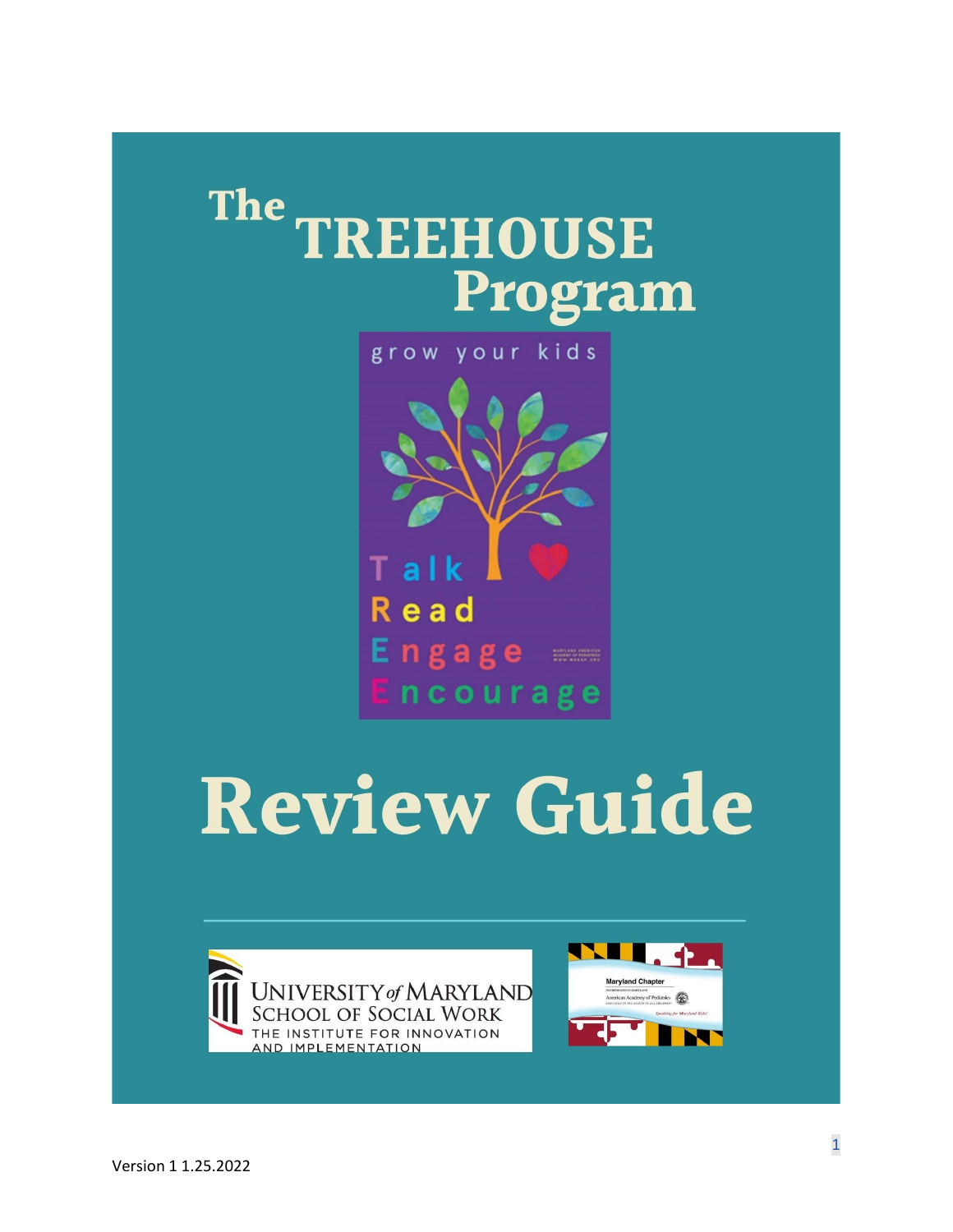# Table of Contents

# [Recruiting Caregivers](#page-1-0) for the TREEHOUSE Study

[Obtaining Consent](#page-2-0) Developmental Coaching Sessions [Caregiver Surveys](#page-2-1) Gift [cards](#page-3-0)

# Appendix

A. TREEHOUSE Study [Caregiver Recruitment Script](#page-3-1) B. TREEHOUSE Study [Caregiver Information Sheet](#page-5-0)

# <span id="page-1-0"></span>Recruiting Caregivers

Caregivers will participate in the study for 8 to 11 months. Caregivers are eligible for participation in the study if the following criteria are met:

- child is no older than 9 months at the onset of their participation in TREEHOUSE
- caregiver has legal custody and is a primary caregiver to the child
- caregiver takes the child to a pediatric care provider who is participating in the TREEHOUSE program
- caregiver speaks English fluently
- caregivers do **not** have to enroll in the study in order to receive a developmental coaching session

Caregivers will be recruited in the following ways:

- 1. They will be approached by their pediatric provider during their 6-month well child checkup to receive a 9-month developmental coaching telehealth appointment
- 2. Or, they will be approached by their pediatric provider at other interactions (e.g. appointments other than their 6-month well child checkup between 6 and 9 months)

Refer to the recruitment script to guide your discussion using the IRB approved language for recruitment. You will tell caregivers about the opportunity to receive the developmental coaching sessions and that they will complete two surveys through the TREEHOUSE program (Appendix A).

Caregivers may access the survey through a QR code on the information sheet (Appendix B). Caregivers may also be sent the Qualtrics link to complete the survey via email.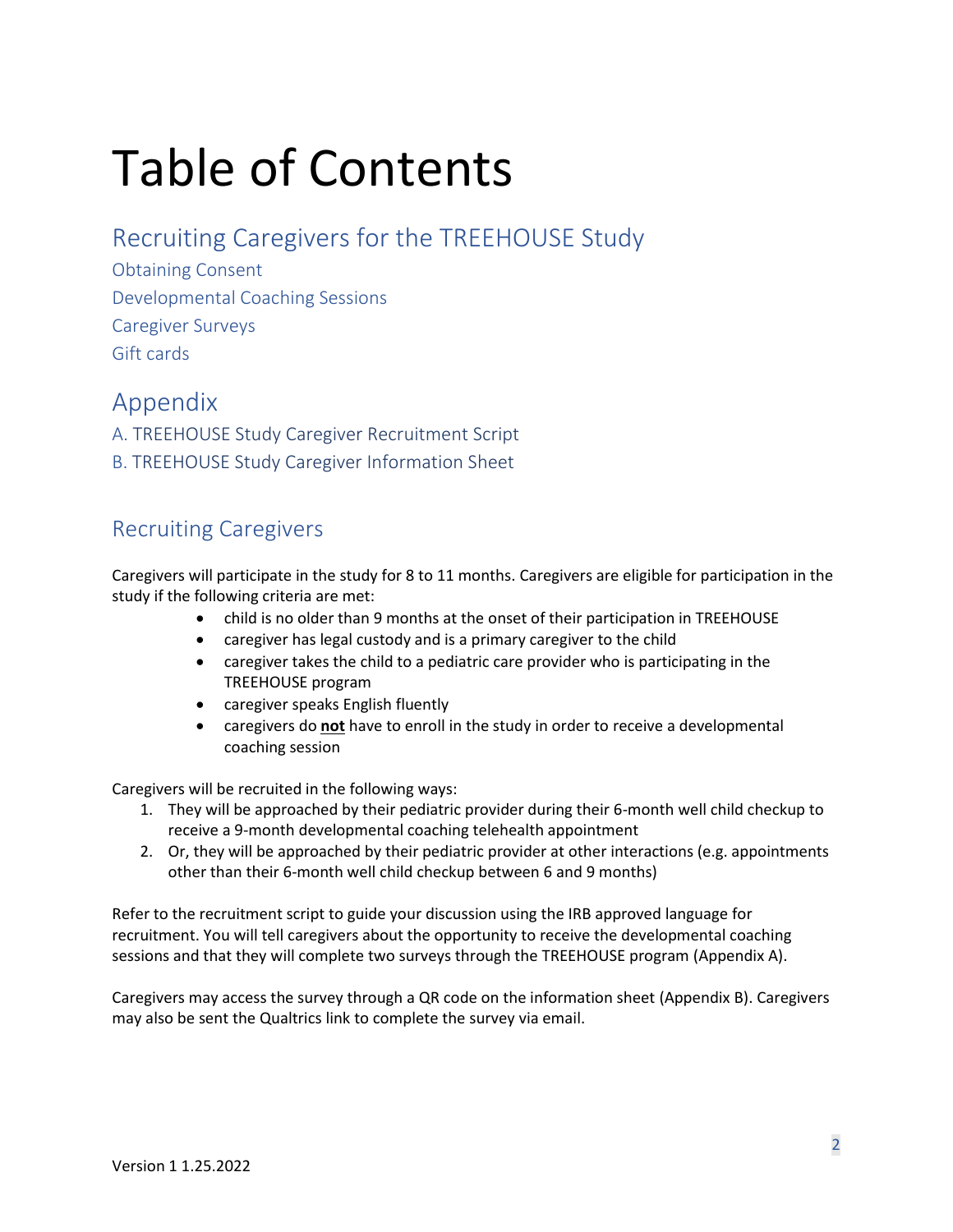# <span id="page-2-0"></span>Obtaining Consent

When inviting the caregiver to participate, it is important to keep in mind the following:

- caregivers will not be pressured or coerced as participation is voluntary
- participation is not related to care they will receive in their pediatric clinic not agreeing to participate in data collection does not impact care or prevent them from getting developmental coaching
- caregiver should be reminded that they may stop at any time

Providers will confirm caregiver's consent to participate in the TREEHOUSE program by verbal consent and by providing caregivers an information sheet (Appendix B). Caregivers will be directed to follow the link through the QR code at the end of the information sheet to complete the baseline survey. At the beginning of the survey caregivers will verify their consent by selecting "yes" that they agree to participate in the TREEHOUSE study.

Providers are asked to notify the University of Maryland research team with the child 's initials, DOB and caregiver email as well as the date of the upcoming coaching session if available by sending an email to Heather Whitty at heather.whitty@ssw.umaryland.edu

## Developmental Coaching Sessions

After you have recruited a caregiver and obtained their verbal consent to participate, it is recommended that these appointments are scheduled with the caregiver before they leave the office or complete a telehealth visit if they do not have an in-person visit. The first developmental coaching session is to be conducted at 9 months and the second developmental coaching session is to be conducted at 15 months.

Please follow the procedures to send the caregiver the link to the video conferencing software used in your office that is HIPAA compliant (e.g doxy.me, Zoom)

# <span id="page-2-1"></span>Caregiver Surveys

After you have recruited a caregiver to participate, instruct them to fill out the baseline survey. This needs to be completed **before** their first scheduled developmental coaching session at 9 months. The weblink to the baseline survey is available via a QR code on the information sheet that is to be provided to the caregiver. Providers may ask caregivers to share their contact information with the UMB team to engage in data collection if caregivers have not completed their first survey at least 1 week before their first scheduled developmental coaching session.

• For reference, the weblink for the TREEHOUSE baseline caregiver survey is available here: [https://umaryland.az1.qualtrics.com/jfe/form/SV\\_427fUDZnw6MV2gC](https://umaryland.az1.qualtrics.com/jfe/form/SV_427fUDZnw6MV2gC)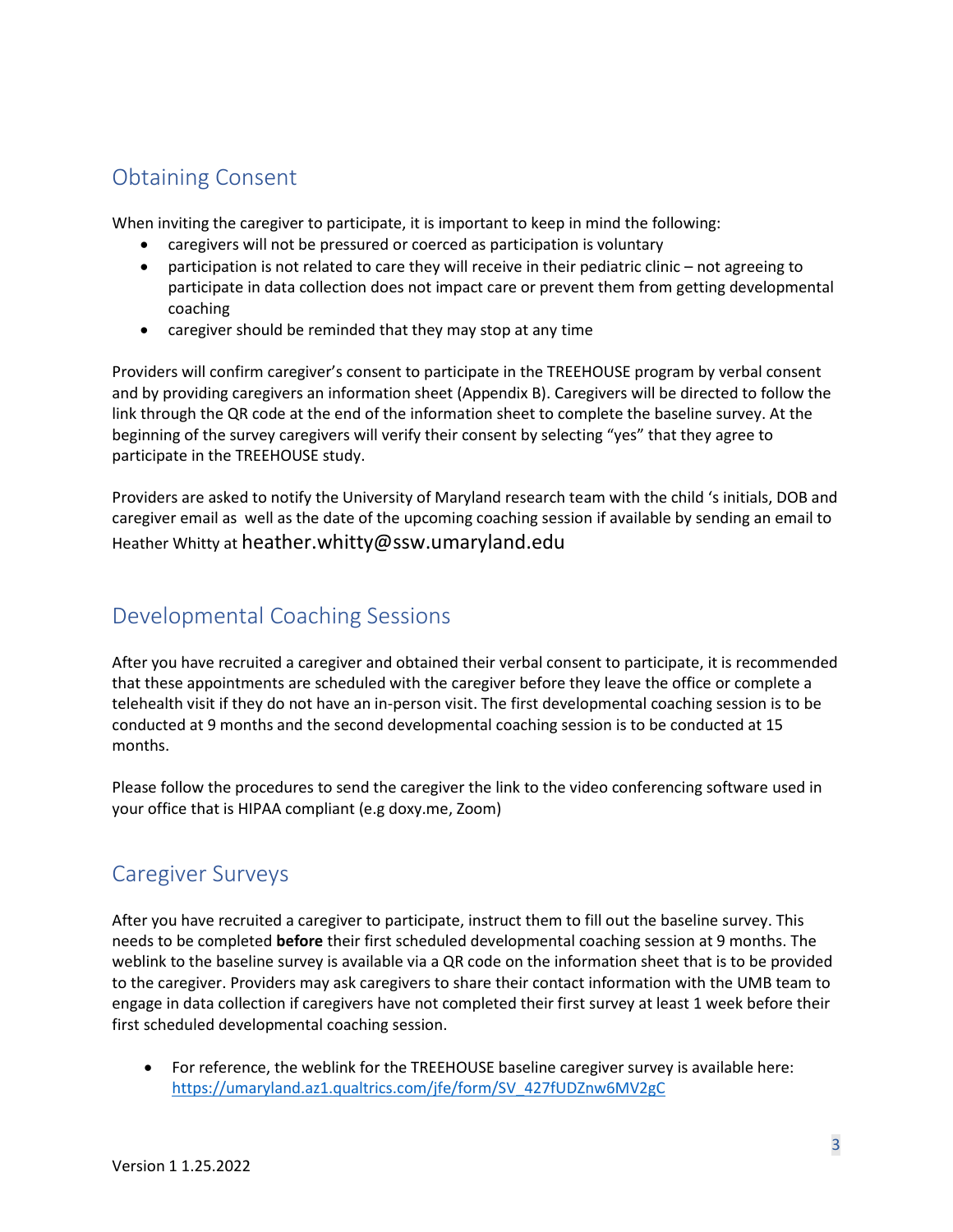The UMB team will engage caregivers to complete the second and final survey through the contact method they indicated they desired on the baseline survey (e.g. phone, email, text). If caregivers are difficult to engage in follow-up data collection, the UMB team may contact the TREEHOUSE provider for assistance in reaching the caregiver. They survey should be completed **after** the second developmental coaching session at 15 months.

• For reference, the weblink for the TREEHOUSE follow-up caregiver survey is available here: [https://umaryland.az1.qualtrics.com/jfe/form/SV\\_5hlibnXODYfkg98](https://umaryland.az1.qualtrics.com/jfe/form/SV_5hlibnXODYfkg98)

# <span id="page-3-0"></span>Gift cards

Overall, a maximum of \$20 worth of electronic gift cards will be given to participants over two surveys. At baseline (before the 9-month developmental coaching session) caregivers will be given a \$10 electronic gift card as reimbursement for their completion of the baseline survey. At follow-up, caregivers will be given a \$10 electronic gift card as reimbursement for their participation in the followup survey.

Providers should direct caregivers to look in their email for an email from Tango Card, which is the gift card purveyor used by UMB.

# <span id="page-3-1"></span>Appendix A. TREEHOUSE Caregiver Recruitment Script

## *Pediatric providers say the following during the 6 month well child encounter or other pediatric encounter before 9 months.*

I am working with trainers at the MDAAP to learn and collaborate on a project called the TREEHOUSE program. As part of the program, I am offering "developmental coaching" telehealth appointments with families who have older babies. I would like to invite you to take part in this program by agreeing to schedule a telehealth appointment when your baby is 9 and 15 months to learn more about healthy developmental for you and your baby. These sessions are meant to be fun and interactive and because it is a telehealth appointment, it can occur in your baby's home environment. I am inviting you to participate because you are a patient here *(state name of medical practice where you are recruiting)* and have a child between 6 and 8 months of age. Would you be willing to spend a few minutes to learn about this study?

## • *If they say yes, continue below:*

Thank you for being willing to learn more about the study. Participation in this study is completely voluntary. If you agree, I would also need your permission to share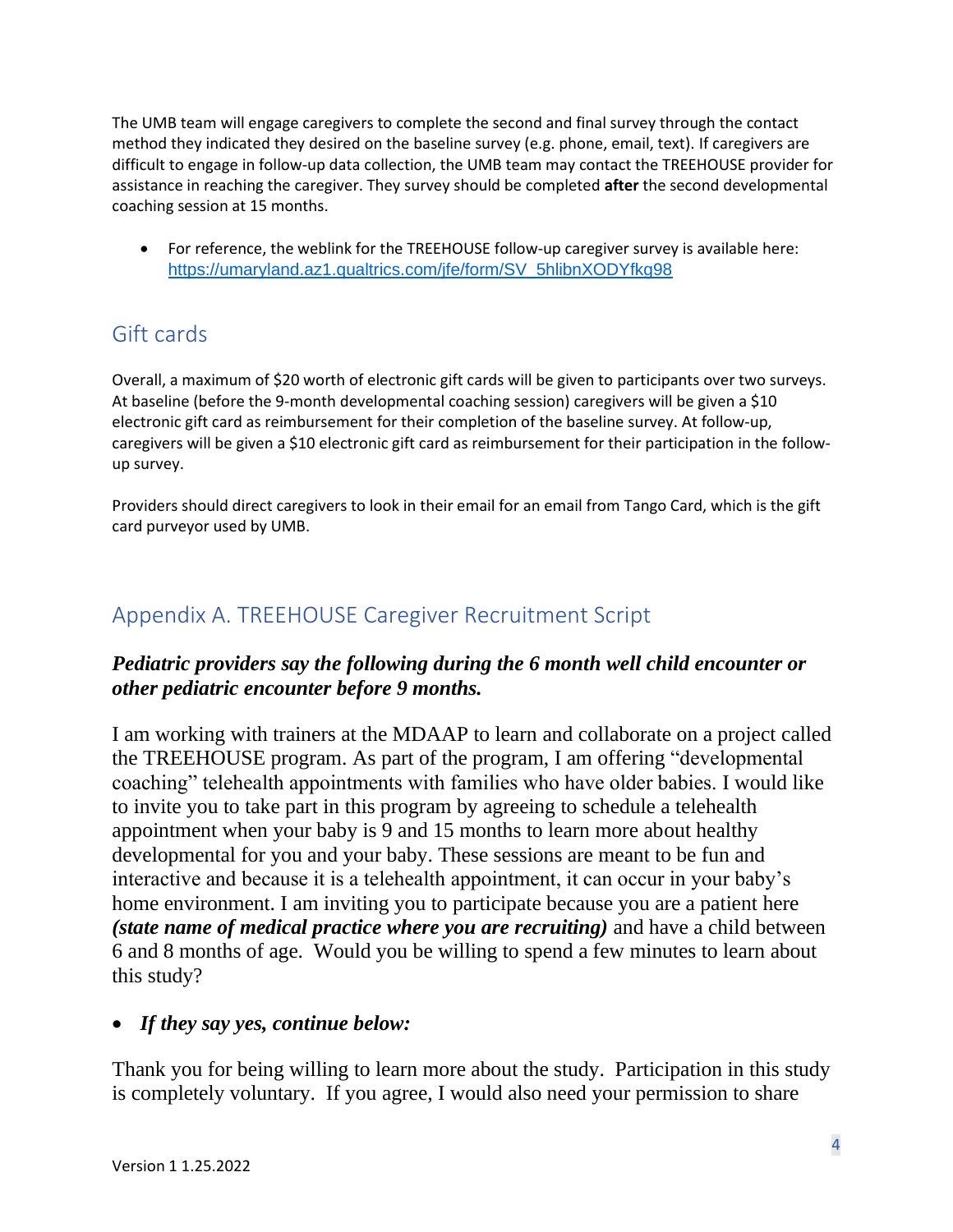your name and email with researchers at the University of Maryland School of Social Work. They would like to get your information about your thoughts on the program, feelings about our pediatric practice, and your activities with your child. This is totally confidential, and your answers will never be shared with our practice. The questionnaires will be sent to you using a weblink. The web-based survey will take approximately 15-20 minutes to complete. You will be sent an electronic gift card as a thank you for your time after you have completed the survey and attended the developmental coaching appointment. You will be sent a follow-up survey to complete after the 15-month developmental coaching appointment. All of your information will be kept confidential, and your privacy will be maintained.

#### • *If they say No AT ANY TIME, thank them and move on.*

*If they have additional questions, answer the questions about the study using information from the consent form including purpose of the research study, procedures, and privacy and confidentiality. Refer to Dr. Candelaria for additional questions:* 410-706-6332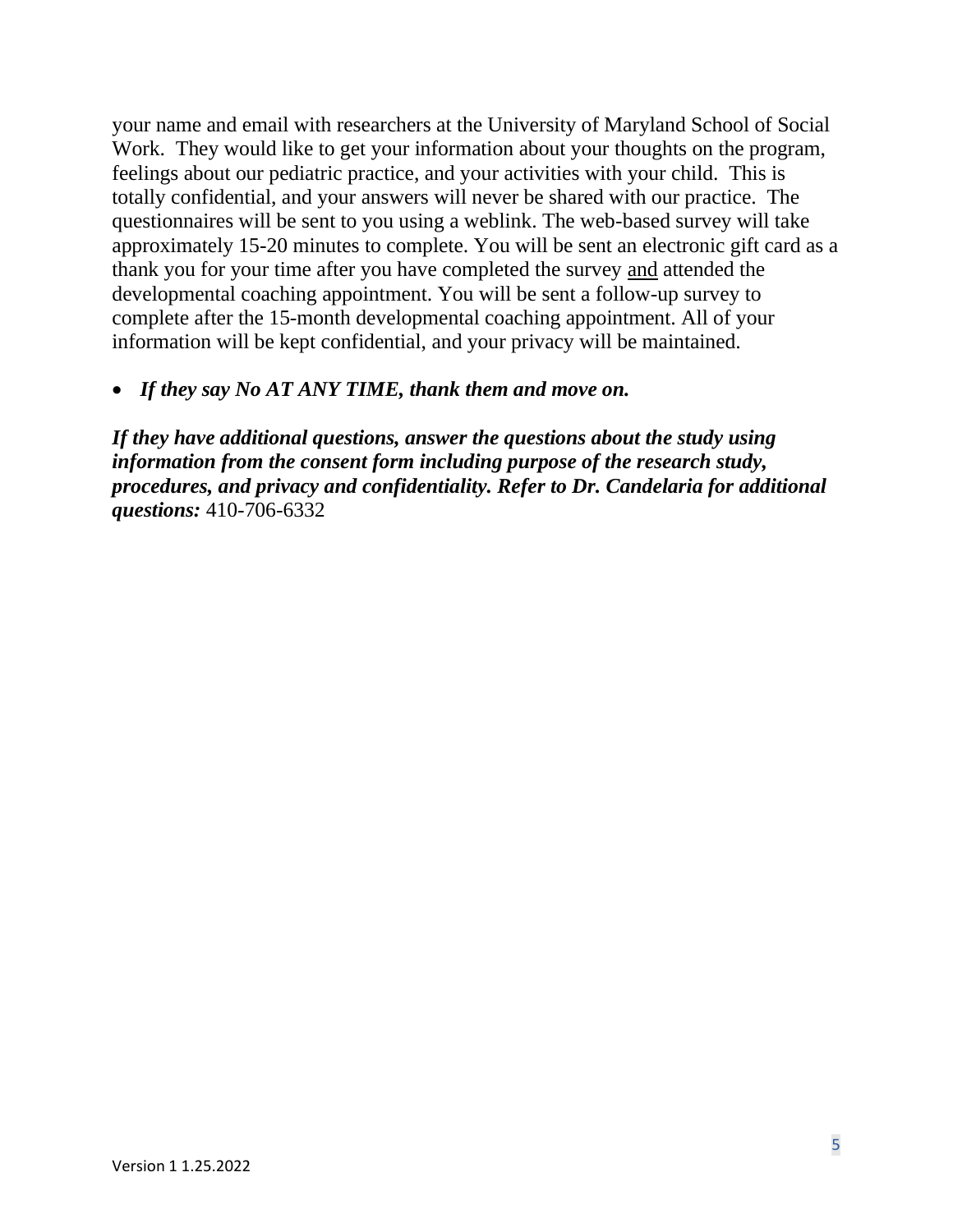<span id="page-5-0"></span>Appendix B: TREEHOUSE CAREGIVER INFORMATION SHEET (THIS CONSENT FORM ALSO APPEARS AS A SEPARATE FILE ON THE TREEHOUSE WEBSITE SO THAT YOU CAN COPY IT AND HAND IT OUT TO FAMILIES INTERESTED IN PARTICIPATING IN THE TREEHOUSE STUDY)



#### RESEARCH CONSENT FORM AND HIPAA AUTHORIZATION

**Protocol Title:** The TREEHOUSE Program

**Study No.:** HP-00097453

**Principal Investigator:** *Margo Candelaria, PhD, Research Principal Investigator, 410-706-6332*

**Sponsor:** Healthy Tomorrows Partnerships for Children Program (HTPCP), Maternal & Child Health Bureau (MCHB), Health Resources and Services Administration (HRSA)

#### **CONCISE SUMMARY:**

- The purpose of this study is to examine how children (who receive care with an enrolled pediatric provider in Maryland) and their caregivers interact with each other, and how pediatric providers work with caregivers and talk to them about engaging with their children. We are also interested in how caregivers feel about the care provided by their pediatric provider. You will engage with the pediatrician in two telehealth developmental coaching appointments. Participation is voluntary.
- If you agree to participate you will be asked to fill out surveys about yourself, your child and your pediatric care. You will be asked to do that now and again when your child is 16 months old. It should take about 15-20 minutes to complete the questionnaires. There is a risk of feeling discomfort related to sharing information about yourself or your practices with families.
- If you are interested in learning more about this study, please continue to read below.

#### **PURPOSE OF STUDY**

• The purpose of this study is to examine how children (who receive care with an enrolled pediatric provider in Maryland) and their caregivers interact with each other, and how pediatric providers work with caregivers and talk to them about engaging with their children. We are also interested in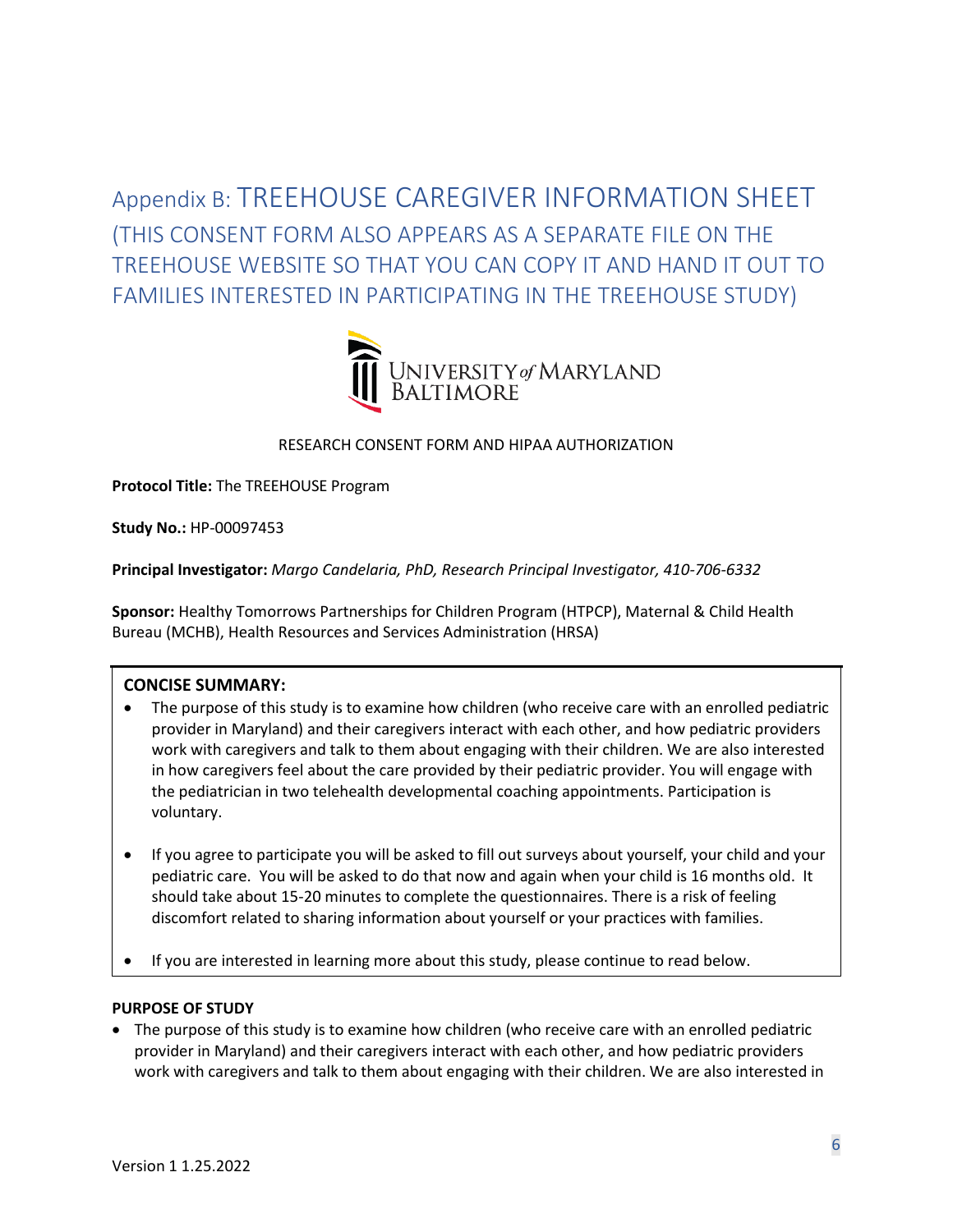how caregivers feel about the care provided by their pediatric provider. You will engage with the pediatrician in two telehealth developmental coaching appointments.

- You are being asked to participate in this study because you bring your young child to a pediatrician in Maryland for health care.
- We are expecting to enroll 450 participants in this study over 5 years. Six to 10 caregivers will be enrolled from your pediatrician's office, in addition to 24-40 caregivers from other pediatric offices in your cohort from other pediatric offices in Maryland. This 6-month cycle will continue until February 2026.

#### **PROCEDURES**

- You will participate in two developmental coaching telehealth appointments with your pediatric provider. Data collection will occur two times; before you complete the first appointment at 9 months, and the second data collection period will occur after the second appointment when your child is between 15 and 16 months. You will complete the questionnaires through a web-based survey.
- We will reach out to you in approximately 6 months for a second round of data collection, after your 15- month developmental coaching telehealth appointment is completed. We will contact you through your preferred contact method (e.g. phone, email, text) to complete a web-based survey.

#### **WHAT ARE MY RESPONSIBILITIES IF I TAKE PART IN THIS RESEARCH?**

If you take part in this research, you will be responsible for engaging with your pediatric provider in two developmental coaching sessions and completing two surveys through a web-based link (one before your first appointment and the second after your second appointment).

#### **POTENTIAL RISKS/DISCOMFORTS:**

- Health risks or discomforts anticipated in this study are rare.
- If you feel uncomfortable answering any questions you can skip those questions or stop at any time.
- Your information will be kept confidential and no information about you or your family will be shared with anyone outside the study team. Loss of confidentiality will be minimized by using a secure web-based survey that directly enter your responses into. Electronic data will be passwordprotected.
- The only time there would be a breach in confidentiality is if you spontaneously indicate that there is a risk of harm to yourself or others.
- There is a potential risk of loss of privacy. This risk will be mitigated by ensuring that the caregiver is approached by the provider when in a private exam room for recruitment.

#### **POTENTIAL BENEFITS**

• You will not benefit directly from your participation in this study. However, you will be helping us learn about pediatric provider practices and families' experiences.

#### **ALTERNATIVES TO PARTICIPATION**

• This is not a treatment study. Your alternative is to not take part. If you choose not to take part, your healthcare at University of Maryland, Baltimore will not be affected.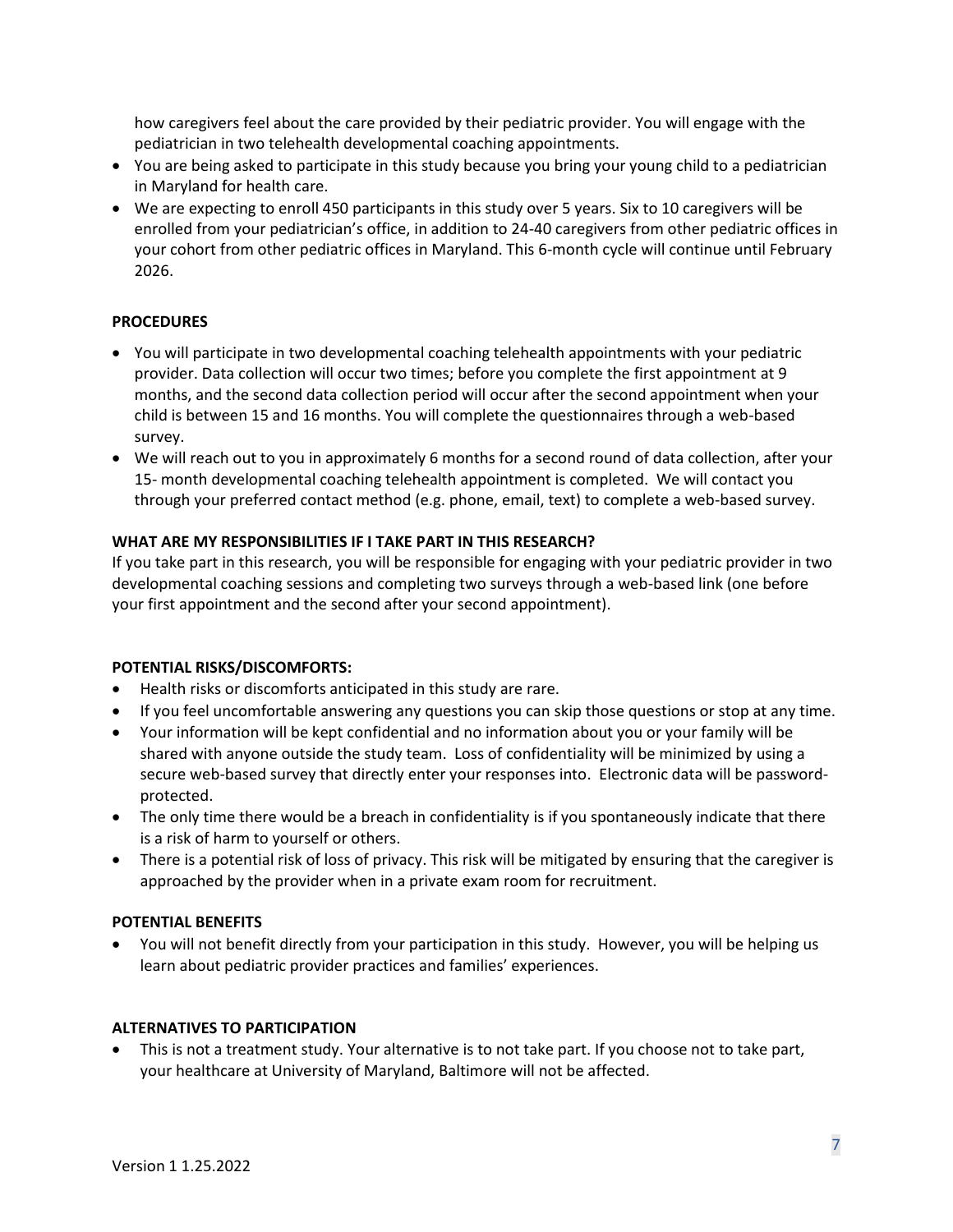#### **COSTS TO PARTICIPANTS**

• It will not cost you anything to take part in this study.

#### **PAYMENT TO PARTICIPANTS**

• In exchange for your participation, you will receive an electronic gift card after you attend the first developmental coaching appointment and complete the first survey. If you complete the second developmental coaching appointment and complete the second survey you will receive another electronic gift card.

#### **CONFIDENTIALITY AND ACCESS TO RECORDS**

- All of your information, including research study and medical records, will be kept confidential and kept limited to those on the research team.
- Any information you share will be connected to a unique ID number and will not be connected to your name.
- The only people who will access your study data are the research evaluation team members. Your pediatric providers will not have access to your questionnaire data.
- The data from the study may be published. However, you will not be identified by name. People designated from the institutions where the study is being conducted and people from the sponsor's organization will be allowed to inspect sections of your medical and research records related to the study. Everyone using study information will work to keep your personal information confidential. Your personal information will not be given out unless required by law.
- Efforts will be made to limit your personal information, including research study and medical records, to people who have a need to review this information. We cannot promise complete secrecy. Organizations that may inspect and copy your information include the IRB and other representatives of this organization.

#### **RIGHT TO WITHDRAW**

- Your participation in this study is voluntary. You do not have to take part in this research. You are free to withdraw at any time. Refusal to take part or to stop taking part in the study will involve no penalty or loss of benefits to which you are otherwise entitled. If you decide to stop taking part, or if you have questions, concerns, or complaints, or if you need to report a medical injury related to the research, please contact the investigator Margo Candelaria, Ph.D., [mcandelaria@ssw.umaryland.edu,](mailto:mcandelaria@ssw.umaryland.edu) #410-706-6332.
- There are no adverse consequences of your decision to withdraw from the research.
- If you are an employee or student, your employment status or academic standing at UMB will not be affected by your participation or non-participation in this study

#### **CAN I BE REMOVED FROM THE RESEARCH?**

The person in charge of the research study or the sponsor can remove you from the research study without your approval. Possible reasons for removal include failure to follow instructions of the research staff, or research staff decide that the research study is no longer in your best interest. The sponsor can